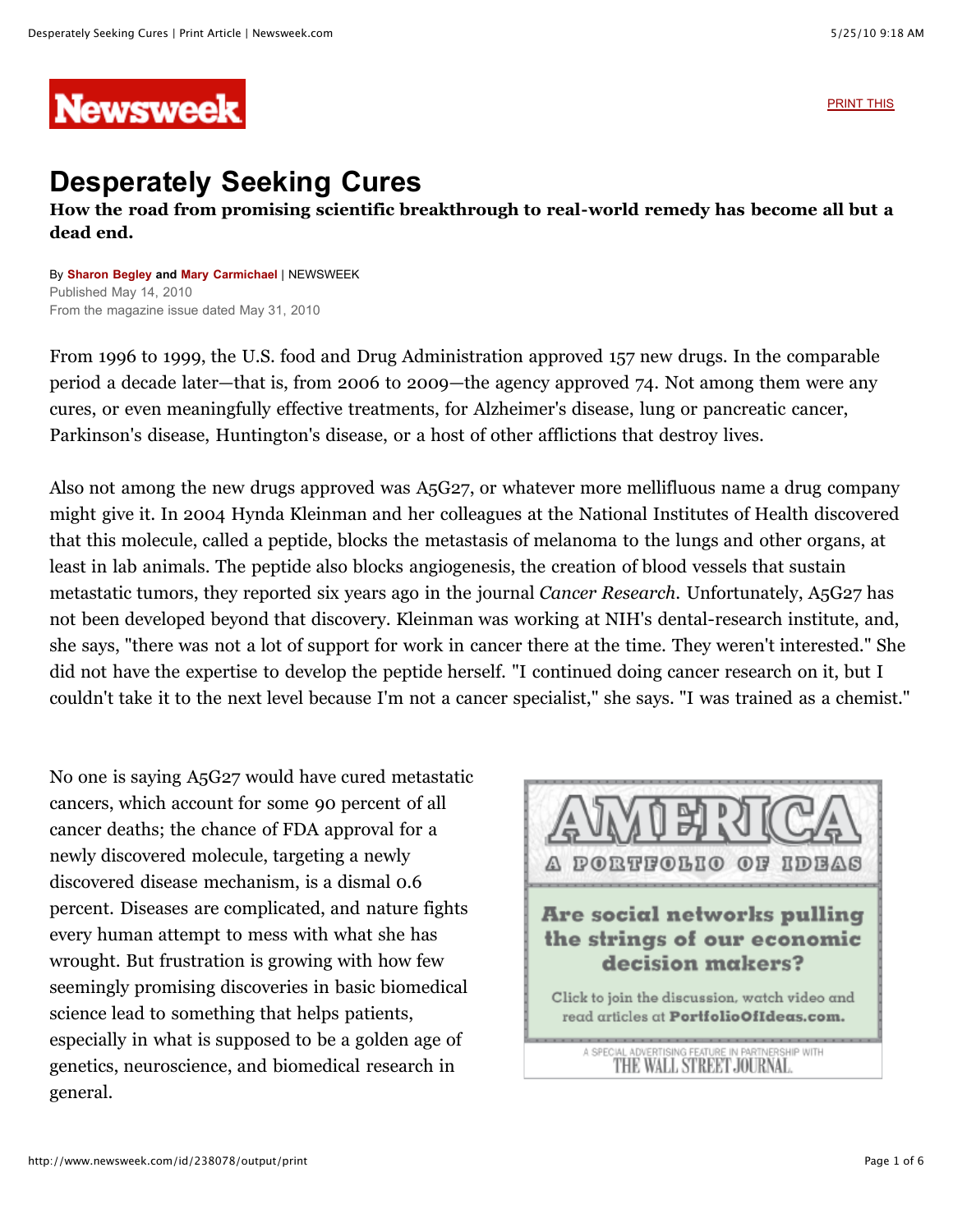From 1998 to 2003, the budget of the NIH—which supports such research at universities and medical centers as well as within its own labs in Bethesda, Md.—doubled, to \$27 billion, and is now \$31 billion. There is very little downside, for a president or Congress, in appeasing patient-advocacy groups as well as voters by supporting biomedical research. But judging by the only criterion that matters to patients and taxpayers—not how many interesting discoveries about cells or genes or synapses have been made, but how many treatments for diseases the money has bought—the return on investment to the American taxpayer has been approximately as satisfying as the AIG bailout. "Basic research is healthy in America," says John Adler, a Stanford University professor who invented the CyberKnife, a robotic device that treats cancer with precise, high doses of radiation. "But patients aren't benefiting. Our understanding of diseases is greater than ever. But academics think, 'We had three papers in *Science* or *Nature*, so that must have been [NIH] money well spent.'?"

More and more policymakers and patients are therefore asking, where are the cures? The answer is that potential cures, or at least treatments, are stuck in the chasm between a scientific discovery and the doctor's office: what's been called the valley of death.

The barriers to exploiting fundamental discoveries begin with science labs themselves. In academia and the NIH, the system of honors, grants, and tenure rewards basic discoveries (a gene for Parkinson's! a molecule that halts metastasis!), not the grunt work that turns such breakthroughs into drugs. "Colleagues tell me they're very successful getting NIH grants because their experiments are elegant and likely to yield fundamental discoveries, even if they have no prospect of producing something that helps human diseases," says cancer biologist Raymond Hohl of the University of Iowa. In 2000, for instance, scientists at four separate labs discovered a gene called ABCC6, which, when mutated, causes PXE (pseudoxanthoma elasticum), a rare genetic disease in which the skin, eyes, heart, and other soft tissue become calcified rock hard. By 2005, scientists had genetically engineered lab mice to develop the disease. The next step would be what's called screening, in which scientists would laboriously test one molecule after another to see which had any effect on ABCC6. But "academic scientists aren't capable of creating assays [test systems] to do that," says Sharon Terry, CEO of the Genetic Alliance, which supports research on rare genetic diseases (her children have PXE). "It's time-consuming drudgery and takes an expertise that hasn't trickled down to the typical academic scientist." Ten years later, there is still no cure for PXE.

Should a lab be so fortunate as to discover a molecule that cures a disease in a lab rat, the next step is to test its toxicity and efficacy in more lab animals. Without that, no company—for companies, not academic scientists, actually develop drugs—will consider buying the rights to it. "A company wants to know, how specific and toxic is the molecule?" says Kenneth Chahine, an expert in patent law at the University of Utah. "It might work great in a mouse, but will it make a rat keel over? Doing this less fun research is not something an academic lab is interested in. The incentive driving academic labs is grants for creative, innovative research, and you're not going to get one to learn how much of a compound kills a rat."

How this culture works against finding treatments can be seen in Huntington's disease, a single-gene, fatal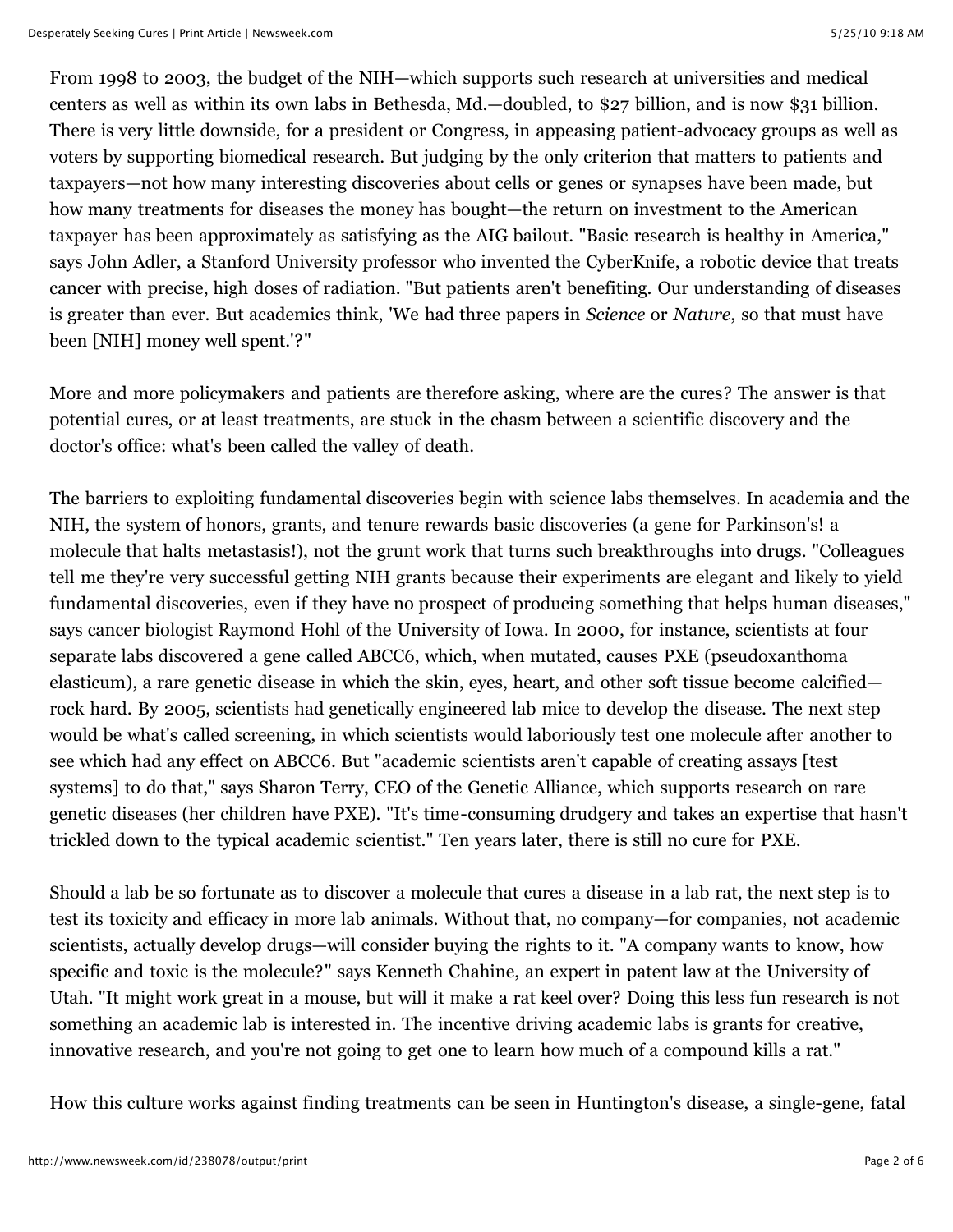illness. "We have something like 300 targets [genes, pathways, and other mechanisms thought to cause the disease] and almost as many theories," says an official at a disease foundation, who asked not to be identified so as not to anger scientists he has to work with. "The way science careers are structured, big labs get established based on a theory or a target or a mechanism, and the last thing they want to do is disprove it and give up what they're working on. That's why we have so many targets. We'd like people to work on moving them from a 'maybe' to a 'no,' but it's bad for careers to rule things out: that kind of study tends not to get published, so doing that doesn't advance people's careers."

For scientists who are willing to push past these obstacles, the next one is the patent system. When Robert Sackstein was a bone-marrow-transplant surgeon in the 1980s, he noticed that fewer than 5 percent of the transplanted blood stem cells reached their target in a patient's marrow. He therefore decided to study how cells navigate, what beacons they follow. A decade-long search led to the discovery of a molecule on the surface of blood stem cells that turns out to be the master molecule used by those cells to home in on any site in the body.

Sackstein named the molecule HCELL. If stem cells were tagged with HCELL, he thought, they would make a beeline for the correct tissue—say, to regenerate bones in patients with osteoporosis. In 2008 he and colleagues announced in a paper in *Nature Medicine* that they had managed to do just that: when he injected human bone-forming stem cells tagged with HCELL into mice, the cells headed for the mice's bones and began forming human bone there. HCELL-tagged stem cells, in other words, could be the longsought cure for osteoporosis, as well as other diseases that might be treatable with stem cells.

But because Sackstein had described HCELL in a scientific paper, the U.S. patent office told him it was rejecting his application. Ten years of appeals have cost hundreds of thousands of dollars in attorney fees. Sackstein fervently believes his discovery deserves a patent, and it was granted one in Europe and Japan. "You have to persevere," he says. "I can't let it go, because I think the impact on patients could be so great. We've cured osteoporosis in mice." But without patent protection, no company will develop HCELL for people, even in Europe or Japan. For a multinational drug company to go forward, it needs patent protection in the U.S. as well.

If a discovery is patented, the next step is for the university or NIH technology licensing office to find a commercial partner to develop its professors' discoveries. (The institution where a scientist works, not the scientist herself, owns the intellectual-property rights to discoveries, and thus the exclusive right to license it.) Licensing typically involves upfront fees, plus a promised share of royalties should the molecule become a commercial drug. One biotech startup in the Midwest has been trying for three years to license a discovery made when some of its founders worked at the NIH. Vascular surgeon Jeffrey Isenberg, now at the University of Pittsburgh Medical Center, and colleagues were studying how the gas nitric oxide promotes blood flow. They discovered a pathway that inhibits nitric oxide and thus impedes blood flow. By blocking the blocker—to football fans, adding an extra guard to your offensive line—the scientists got nitric oxide to open blood vessels again and increase blood flow, at least in lab animals. The molecule that works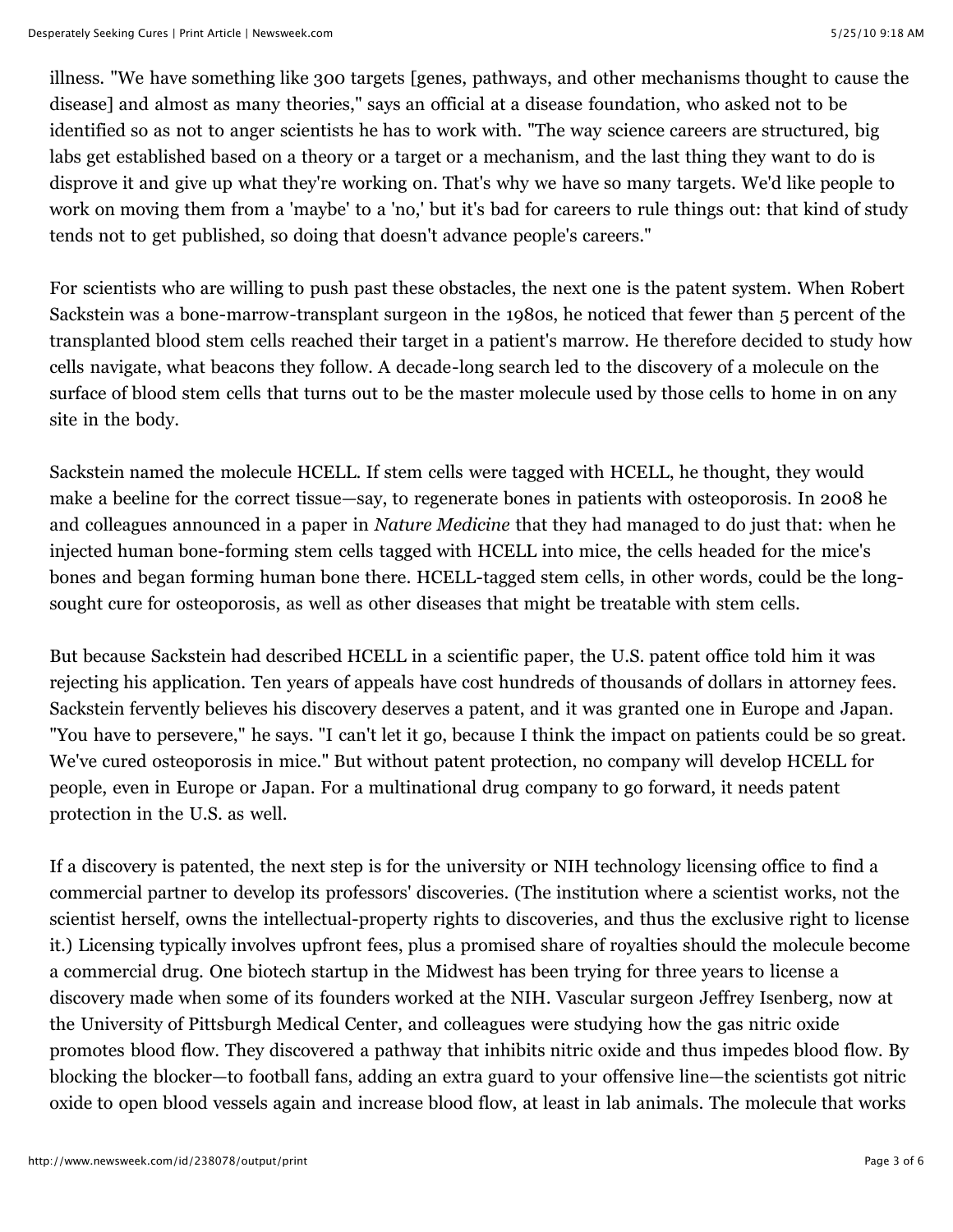this magic is a protein called thrombospondin-1, or TSP1, suggesting that this particular offensive guard might be a potent drug for saving heart-attack victims; restoring blood flow in patients with severe diabetes, in which impaired blood flow leads to gangrene; and treating hypertension.

Unfortunately, attempts to negotiate the rights to develop this discovery were Kafkaesque. NIH's licensing office demanded payments that the startup—which, unlike the Pfizers of the world, has zero revenue couldn't make. "NIH has no skin in the game, so they have no inducement to work with a company" to get a discovery from the lab to patients, says Eric Gulve, president of BioGenerator, a nonprofit in St. Louis that advises and provides seed money for biotech startups. "There isn't a sense of urgency." A top lab chief at the NIH laments that when scientists like himself push the licensing office to move a discovery toward commercialization, "it's just another piece of paper to them." Without the license, the startup struggles to stay alive. In its defense, Mark Rohrbaugh, the director of NIH's technology-transfer office, notes that it licensed 215 discoveries last year (though that is down from the 2004–2008 average of 273 a year, with a high of 313 in 2005). "I think we do incredibly well accommodating the needs of a company," says Rohrbaugh. "We have even linked milestone payments [made when a company achieves a goal such as starting a clinical trial] to a company raising money. The last thing we want to do is slow down the science."

If a discovery is licensed, the licensee then has to raise enough money to test the compound's toxicity (does it kill the lab rats? give them seizures?), to figure out how to make it in quantity and with uniform quality, to test the drug in larger lab animals such as dogs, and then to test it in people. Because large drug companies have been merging and retrenching (the industry laid off 90,000 people last year) and have become more interested in buying early-stage research than in doing it themselves, this role has been falling to biotech firms, which are smaller and poorer. It is at this step—turning a discovery into something that can be manufactured and that is safe and effective—that the valley of death has gotten dramatically more fatal over the last few years. "NIH grants don't support the kind of research needed to turn a discovery into a drug," says Gulve, so the money has to come from elsewhere. Traditionally, that has been venture capital. But "over the last four or five years VC funding for early-stage drug discovery has decreased dramatically," says Utah's Chahine. "You used to be able to go public, raising millions of dollars, based on a couple of genes in a rat. Now you can't even get a venture capitalist's business card for that."

Instead, VCs—essentially the only source of money to move preliminary discoveries forward—are demanding that startups prove themselves far more than in the past. Francis "Duke" Creighton had a eureka moment a few years ago: use magnets to amplify the effects of drugs that dissolve stroke-causing clots. He founded Pulse Therapeutics to develop the discovery, in which tiny magnetic particles would be mixed with a clot-busting drug, and a magnet would be used to get more of the drug to its target. He had enough money to do experiments for six months in vitro, "then we ran out," says Creighton. "Venturecapital firms said, 'Show me animal data and we'll talk,' but running animal experiments would cost \$300,000 at the least." No money, no animal studies; no animal studies, no money. BioGenerator helped Creighton raise \$100,000, but he's still short of what he needs.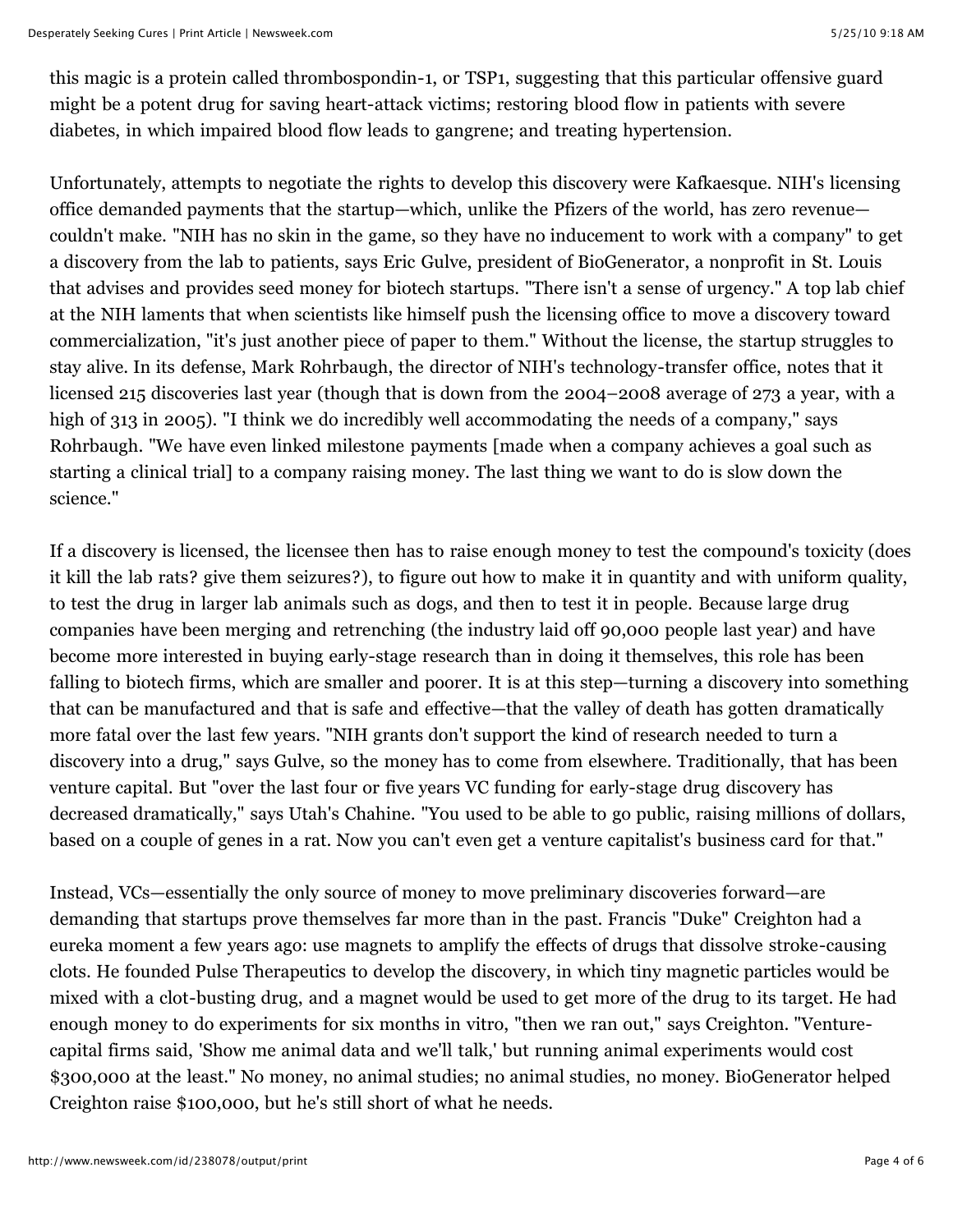Human testing is even more expensive—tens of millions of dollars—so commercial calculations stalk the decision like Banquo's ghost. Research funded by the Multiple Myeloma Re--search Foundation at a small biotech led to a promising new drug for multiple myeloma, a cancer of plasma cells in bones. But the firm was bought by a large drug company that decided against testing the drug in that cancer, calculating that the payoff would be greater if it could be shown to work against the big four (breast, lung, prostate, colon) or leukemias. "It's our feeling that if it had been tested in myeloma only, it would have moved faster," says Louise Perkins, chief scientific officer of the foundation.

If we are serious about rescuing potential new drugs from the valley of death, then academia, the NIH, and disease foundations will have to change how they operate. That is happening, albeit slowly. Private foundations such as the MMRF, the Michael J. Fox Foundation for Parkinson's Research, and the Myelin Repair Foundation (for multiple sclerosis) have veered away from the NIH model of "here's some money; go discover something." Instead, they are managing and directing scientists more closely, requiring them to share data before it is published, cooperate, and do the nonsexy development work required after a discovery is made.

For instance, the Chordoma Foundation, which supports research into that rare cancer, found that there was only one decent chordoma cell line in the whole world—in a freezer in Germany—and it hadn't been used for new research since 2001. The foundation obtained the legal rights to it and distributed it to some two dozen researchers, jump-starting studies that otherwise would never have been done. The cell line is being used to, among other things, screen existing drugs to see if they might work against chordoma.

Forcing that kind of cooperation among turf-jealous academics could break a lot of logjams. "There are thousands of researchers working on exactly the same thing," says Bruce Bloom, whose Partnership for Cures foundation supports research on new uses for existing drugs. "Under the current system they cannot and will not collaborate for fear that it will jeopardize funding, patent protection, and publication. Look at the progress open-source software has made in IT. Imagine the progress open-source research could make in biomedicine."

Perhaps the greatest sea change is that "more academics are starting to ask, 'How can I get funding to turn this discovery into something?' so universities are encouraging the creation of drug-development groups," says Jeff Ives, president of Satori Pharmaceuticals, a biotech in Cambridge, Mass., that is searching for Alzheimer's drugs. "The ivory-tower separation from the real world isn't acceptable anymore."

Stanford Medical School realized that. Although the NIH has increased support for research intended to help patients, points out Daria Mochly-Rosen of Stanford, there is still very little funding for steps such as testing a compound's toxicity in several species of lab animals, synthesizing the molecule, and scaling up that synthesis. "What we lack in academia is an understanding that these steps can be intellectually interesting, too," says Mochly-Rosen. To foster that, she founded Spark four years ago. It scrutinizes discoveries from Stanford scientists that have not been licensed to a company and, with industry input,